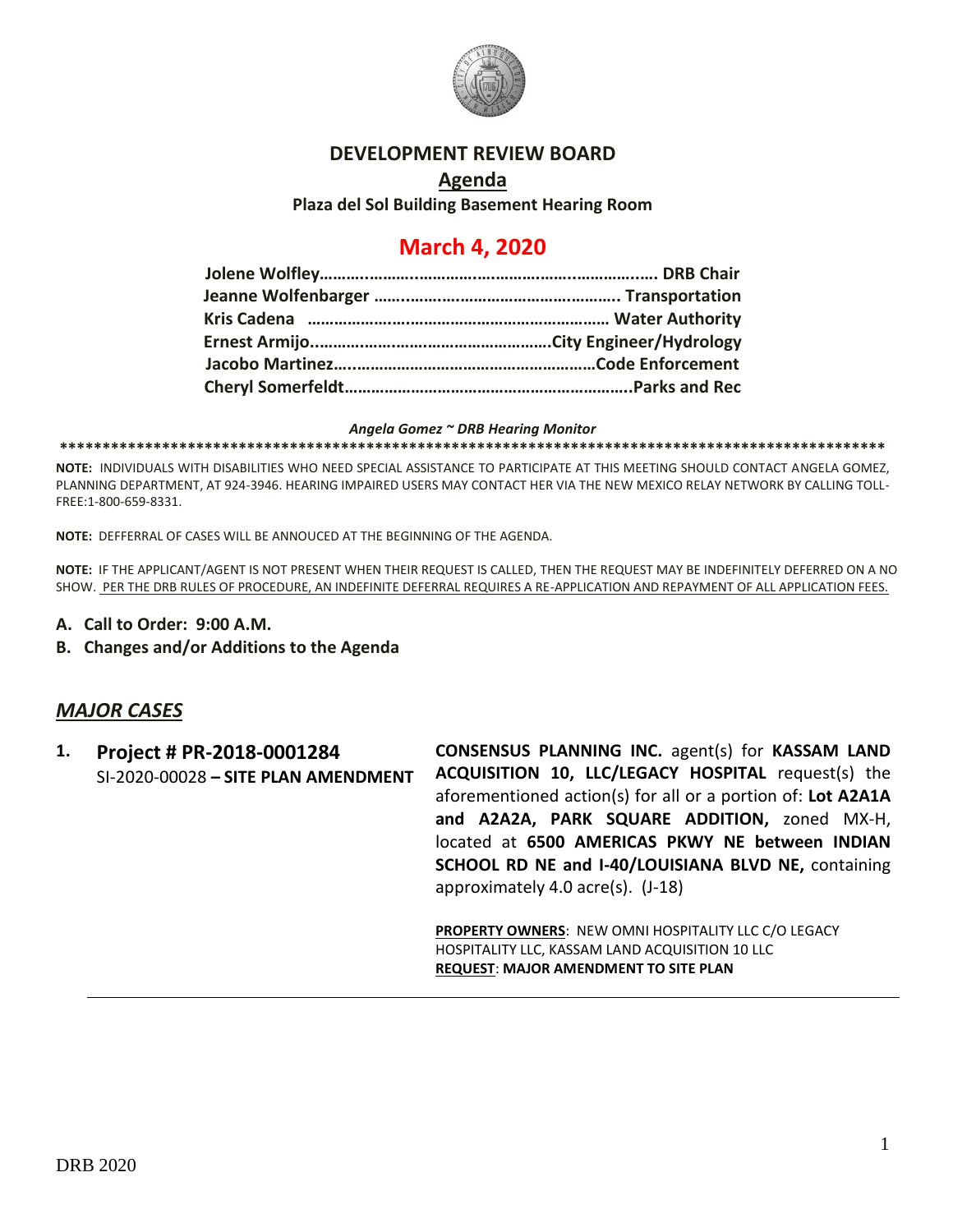| 2. | Project # PR-2019-002544<br>SD-2020-00042 - FINAL PLAT<br>SD-2020-00043 - AMENDMENT TO<br><b>INFRASTRUCURTE LIST</b> | HIGH MESA CONSULTING GROUP agent(s) for CITY OF<br>ALBUQUERQUE, DMD, CULTURAL SERVICES, C/O JERRY<br>FRANCIS, CITY ARCHITECT request(s) the aforementioned<br>action(s) for all or a portion of: REPLAT OF BLK 2 LOMA<br>VERDE SUBDIVISION, REPLAT OF BLK 3 LOMA VERDE<br>SUBDIVISION, zoned MX-M, located at 7667 CENTRAL AVE<br>NE, between SAN PABLO ST NE and CHARLESTON ST NE,<br>containing approximately 4.7928 acre(s). (D-19)<br><b>PROPERTY OWNERS: CITY OF ALBUQUERQUE</b><br><b>MAJOR</b><br><b>PLAT</b><br><b>REQUEST:</b><br>APPROVAL,<br><b>AMENDMENT</b><br>TO.<br>INFRASTRUCTURE LIST FOR DEPARTMENT OF CULTURAL SERVICES |
|----|----------------------------------------------------------------------------------------------------------------------|--------------------------------------------------------------------------------------------------------------------------------------------------------------------------------------------------------------------------------------------------------------------------------------------------------------------------------------------------------------------------------------------------------------------------------------------------------------------------------------------------------------------------------------------------------------------------------------------------------------------------------------------|
|    |                                                                                                                      | <b>DIRECTOR SIGNATURE</b>                                                                                                                                                                                                                                                                                                                                                                                                                                                                                                                                                                                                                  |
| 3. | Project # PR-2018-001903<br>SD-2020-00044 - EXTENSION OF<br><b>PRELIMINARY PLAT</b>                                  | <b>BOHANNAN</b><br><b>HUSTON</b><br>INC.<br>agent(s)<br>for<br><b>GAMMA</b><br>(CK<br><b>LLC</b><br>SCOTT)<br><b>DEVELOPMENT</b><br>request(s)<br>the<br>aforementioned action(s) for all or a portion of: TR 3B-3<br>PLAT OF TRS 3B-1, 3B-2 & 3B-3 A SUBDIVISION OF TR 3B<br>LAND OF IHS ACQUISTION NO. 120, zoned R-T, located at<br>8820 HORIZON BLVD NE between BALLOON MUSEUM DR<br>NE and ALAMEDA BLVD NE, containing approximately 7.76<br>$\arccos(5)$ . (B-17)<br><b>PROPERTY OWNERS: GAMMA DEVELOPMENT LLC</b><br><b>REQUEST: EXTENSION OF PRELIMINARY PLAT</b>                                                                  |
| 4. | Project # PR-2018-001759<br>SD-2020-00045 - FINAL PLAT                                                               | <b>HUSTON</b><br>INC.<br>agent(s)<br>for<br><b>PULTE</b><br><b>BOHANNAN</b><br><b>NEW</b><br><b>MEXICO</b> request(s)<br><b>DEVELOPMENT</b><br>OF<br>the<br>aforementioned action(s) for all or a portion of: TR P PLAT<br>OF WATERSHED SUBDIVISION, TRACT P, WATERSHED<br>SUBDIVISION, zoned PC, located on ARROYO VISTA BLVD<br>NW between 118TH ST NW and CITY OF ALBUQUERQUE<br>MAJOR PUBLIC OPEN SPACE, containing approximately<br>61.68 acre(s). $(H-7, J-7, 8, 8)$<br>PROPERTY OWNERS: PULTE DEVELOPMENT OF NEW MEXICO<br><b>REQUEST: FINAL PLAT APPROVAL</b>                                                                      |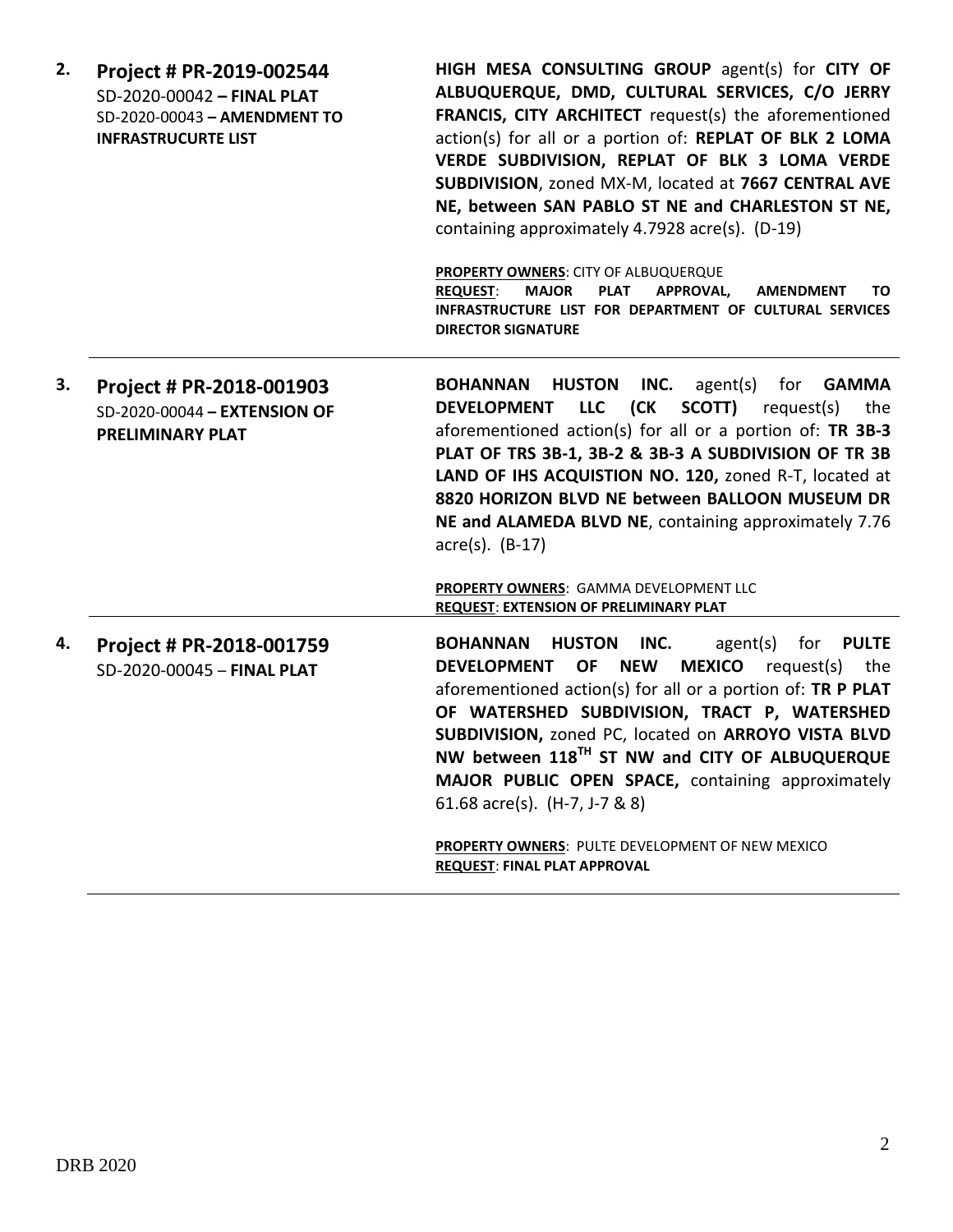| 5. | Project #PR-2019-002277<br>(1002962)<br>SI-2019-00246 - SITE PLAN | <b>RESPEC</b> agent(s) for <b>RAINBOW PASEO, LLC</b> request(s) the<br>aforementioned action(s) for all or a portion of TRACT A<br>PLAT OF TRACTS A, B AND C CANTATA AT THE TRAILS UNIT<br>2 (BEING A REPLAT OF TRACT OS-4 THE TRAILS UNIT 2 &<br>TRACT A TAOS AT THE TRAILS UNIT 2), zoned R-ML, located<br>on OAKRIDGE ST NW between OAKRIDGE ST NW and TREE<br><b>LINE AVE NW</b> , containing approximately 3.26 $\arccos 0$ . (C-9)<br>[Deferred from 8/15/19, 10/9/19, 12/4/19, 2/5/20]<br><b>PROPERTY OWNERS: RV LOOP LLC</b><br><b>REQUEST: 52 UNIT TOWNHOME DEVELOPMENT</b>                                                         |
|----|-------------------------------------------------------------------|----------------------------------------------------------------------------------------------------------------------------------------------------------------------------------------------------------------------------------------------------------------------------------------------------------------------------------------------------------------------------------------------------------------------------------------------------------------------------------------------------------------------------------------------------------------------------------------------------------------------------------------------|
| 6. | Project # PR-2019-003076<br>SI-2019-00367 - SITE PLAN             | <b>MODULUS ARCHITECTS INC.</b> agent(s) for GYPSUM<br><b>FLOORING</b> request(s) the aforementioned action(s) for all<br>or a portion of: LOT 27 and LOT 28, BLOCK 29, NORTH ABQ<br>ACRES TR A UNIT B, zoned NR-BP, located at 6217 & 6221<br>SIGNAL AV NE between SAN PEDRO DR. NE and<br>LOUISIANA BLVD NE containing approximately 1.78 acre(s).<br>(C-18) [Deferred from 12/4/19, 1/15/20, 2/5/20]<br><b>PROPERTY OWNERS: FINLEY C DARRYL</b><br><b>REQUEST: DRB SITE PLAN</b>                                                                                                                                                           |
| 7. | Project # PR-2020-003259<br>SI-2020-00016 - SITE PLAN             | JEREMY SHELTON for DEKKER, PERICH, SABATINI agent(s)<br>for PRESBYTERIAN HEALTHCARE SERVICES request(s) the<br>aforementioned action(s) for all or a portion of: TRACT 1-A-<br>1-A PLAT OF TRACTS 1-A-1-A & 1-A-1-B HONEYWELL SITE<br>zoned NR-LM, located at 9201 SAN MATEO BLVD NE<br>between SAN MATEO BLVD NE and SAN DIEGO AVE NE,<br>containing approximately 59.696 acre(s). (B-17) [Deferred from<br>$2/12/20$ ]<br><b>PROPERTY OWNERS: HONEYWELL INTERNATIONAL INC C/O ALTUS</b><br><b>GROUP US</b><br><b>REQUEST: SITE PLAN DRB</b><br>* REQUESTED DEFERRAL TO MARCH 18 <sup>TH</sup> , 2020 AT THE<br><b>APPLICANT'S REQUEST.</b> |

## *MINOR CASES*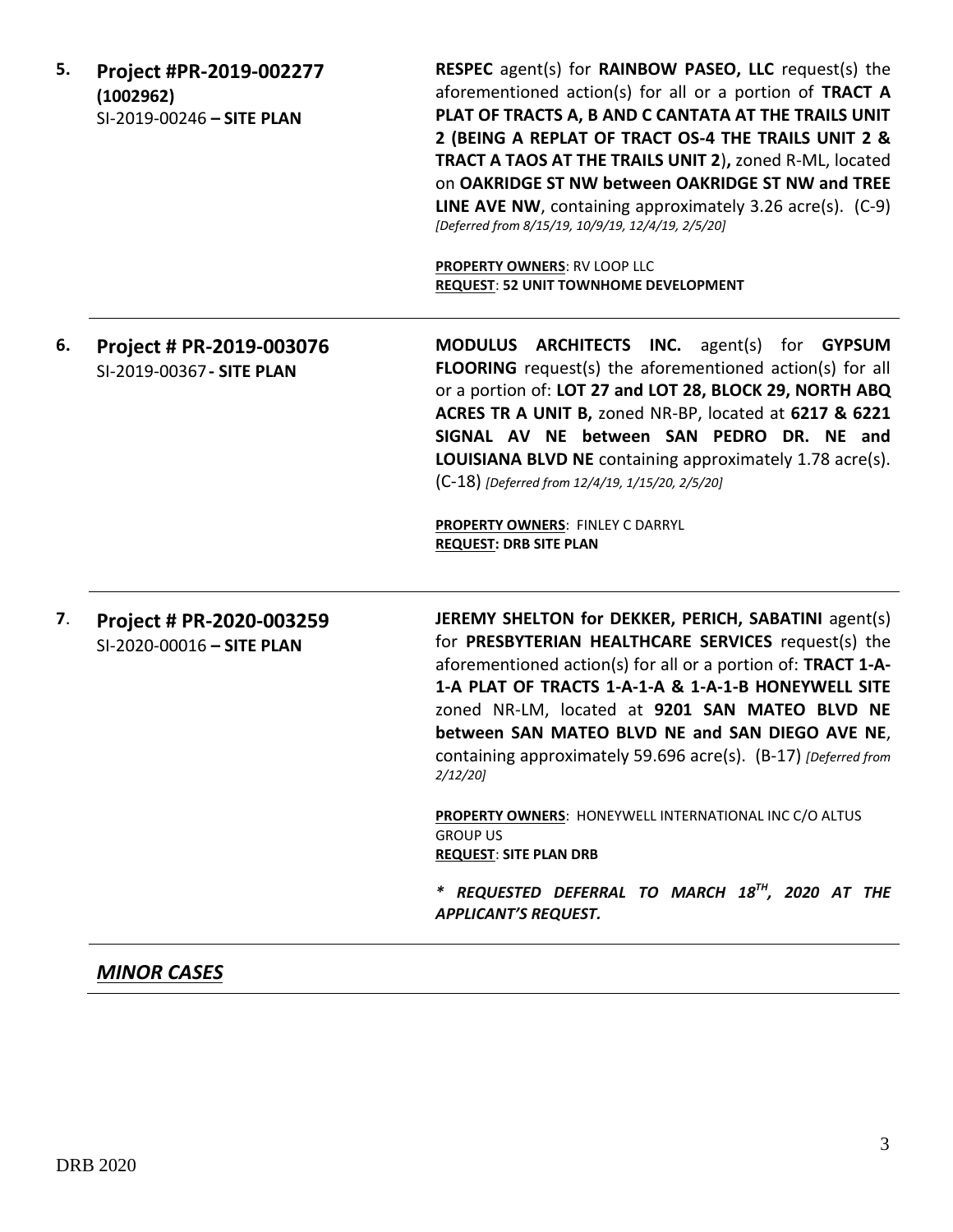| 8.  | Project # PR-2019-002598<br>SD-2020-00051 - PRELIMINARY/FINAL<br><b>PLAT</b>                                                           | WAYJOHN SURVEYING INC. agent(s) for LA LUZ DEL SOL<br>LAND OWNERS ASSOCIATION, C/O JADE CHASE, BLUE<br><b>DOOR REALTY</b> request(s) the aforementioned action(s) for<br>all or a portion of: LOT H-1-A-1, LA LUZ DEL OESTE, UNIT 4,<br>zoned R-T, located on COSTA ALMERIA DR NW between<br>SEVILLA AVE NW and MONTANO RD NW, containing<br>approximately 1.3882 acre(s). (F-11)<br>PROPERTY OWNERS: LA LUZ DEL SOL LAND OWNERS ASSOCIATION<br>REQUEST: TO COMBINE VACATED PORTION OF COSTA ALMERIA DRIVE<br><b>NW WITH LOT H-1-A</b> |
|-----|----------------------------------------------------------------------------------------------------------------------------------------|----------------------------------------------------------------------------------------------------------------------------------------------------------------------------------------------------------------------------------------------------------------------------------------------------------------------------------------------------------------------------------------------------------------------------------------------------------------------------------------------------------------------------------------|
| 9.  | Project # PR-2019-002920<br>SD-2020-00055 - VACATION OF PRIVATE<br><b>EASEMENT</b><br>SD-2020-00054 - PRELIMINARY/FINAL<br><b>PLAT</b> | TIERRA WEST LLC agent(s) for MAVERIK INC. request(s) the<br>aforementioned action(s) for all or a portion of: TR G2B<br>PLAT OF TRACTS G-2-A & G-2-B MONTGOMERY COMPLEX<br>LOT G2B, MONTGOMERY COMPLEX, zoned MX-M, located<br>at 3601 MONTGOMERY BLVD NE between MONTGOMERY<br>BLVD NE and CARLISLE BLVD NE, containing approximately<br>2.2543 $acc(s)$ . (F-16)<br>PROPERTY OWNERS: MONTGOMERY PLACE CHURCH OF GOD<br>REQUEST: VACATION OF PRIVATE EASEMENT, PRELIMINARY/FINAL<br><b>PLAT</b>                                       |
| 10. | Project # PR-2019-002651<br>SD-2020-00052 - VACATION OF PUBLIC<br><b>EASEMENT</b>                                                      | TIERRA WEST, LLC agent(s) for AIRPORT PARKING -<br><b>CHAVEZ</b> request(s) the aforementioned<br><b>KATHLEEN</b><br>action(s) for all or a portion of: PARCEL 2A BLK 4 PARK<br>PLAT OF LTS 1A, 1B, 2B IN BLK 3, PARCEL S 1A1, 1A2, 1B1<br>IN BLK 4, PARCELS 2A, 2B, 2C & 2D OF SUNPORT PARK,<br>zoned NR-BP, located at 1501 AIRCRAFT AV SE between<br>UNIVERSITY BLVD AND I-40, containing approximately<br>48.6651 acre(s). (M-15)<br><b>PROPERTY OWNERS: R &amp; B LLC</b><br><b>REQUEST: VACATION OF PUBLIC EASEMENT</b>          |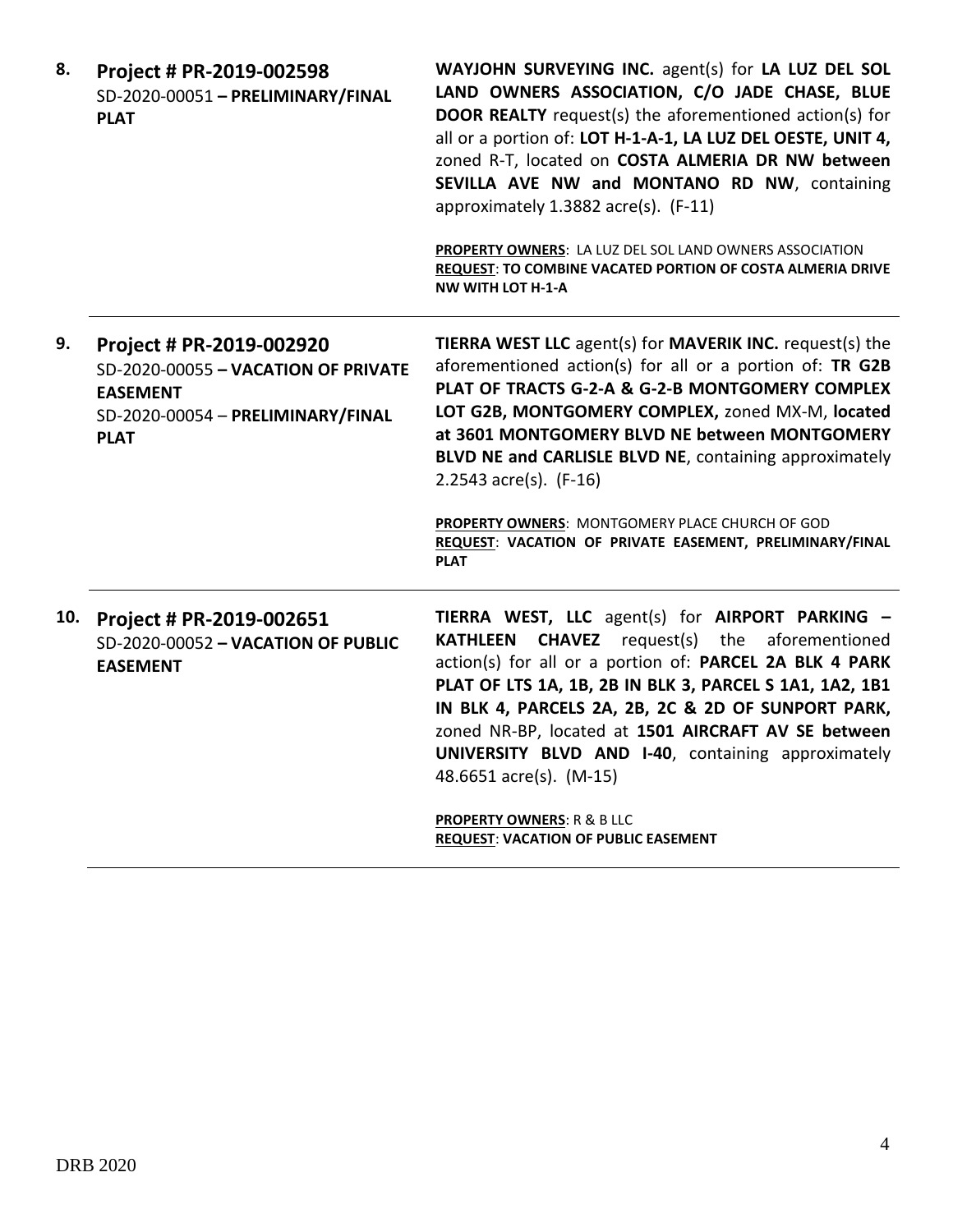| 11. | Project # PR-2018-001511<br>SD-2020-00056 - PRELIMINARY/FINAL<br><b>PLAT</b><br>SD-2020-00057 - VACATION OF RIGHT OF<br><b>WAY</b> | TIERRA WEST, LLC agent(s) for UNIVEST-COORS ROAD LLC<br>request(s) the aforementioned action(s) for all or a portion<br>of: TRACT 3 PLAT OF TRACTS 1 THRU 4 COORS VILLAGE<br>BEING A REPLAT OF TRACT A-1-A UNIVERSITY OF<br>ALBUQUERQUE URBAN CENTER LOT 3, COORS VILLAGE,<br>zoned MX-L, located at 4500 QUAKER HEIGHTS PL NW<br>between COORS BLVD NW and WESTERN TRAILS NW<br>containing approximately 13.5436 acre(s). (F-11)<br>PROPERTY OWNERS: UNIVEST-COORS ROAD LLC<br>REQUEST: MINOR PRLIMINARY/FINAL PLAT AND VACATION OF<br><b>RIGHT-OF-WAY</b>                                                                                                                                                      |
|-----|------------------------------------------------------------------------------------------------------------------------------------|------------------------------------------------------------------------------------------------------------------------------------------------------------------------------------------------------------------------------------------------------------------------------------------------------------------------------------------------------------------------------------------------------------------------------------------------------------------------------------------------------------------------------------------------------------------------------------------------------------------------------------------------------------------------------------------------------------------|
|     | 12. Project # PR-2020-003357<br>SD-2020-00040 - PRELIMINARY/FINAL<br><b>PLAT</b>                                                   | TIERRA WEST LLC agent(s) for ABQ OFFICE LLC request(s)<br>the aforementioned action(s) for all or a portion of: LOTS 6-<br>A-1, 6-A-2, 6-A-3 and 6-A-4, JEFFERSON COMMONS II,<br>zoned NR-BP, located at 5411 JEFFERSON BLVD NE<br>between SINGER BLVD NE and OFFICE BLVD NE, containing<br>approximately 17.0507 acre(s). (F-17) [Deferred from 2/12/20,<br>2/26/20                                                                                                                                                                                                                                                                                                                                             |
|     |                                                                                                                                    | PROPERTY OWNERS: 5421 JEFFERSON STREET HOLDINGS LLC C/O<br><b>CWCAPITAL ASSET MGMT LLC</b><br><b>REQUEST: MINOR SUBDIVISION FINAL PLAT APPROVAL</b>                                                                                                                                                                                                                                                                                                                                                                                                                                                                                                                                                              |
|     | 13. Project # PR-2019-002046<br>SD-2020-00059 - PRELIMINARY/FINAL<br><b>PLAT</b>                                                   | WILSON & CO., INC. ATTN: BEN ARAGON agent(s) for CITY<br>OF ALBUQUERQUE request(s) the aforementioned action(s)<br>for all or a portion of: TRACT 107B1A1 excluding portions of<br>Right of Way and excluding a northerly portion, TRACT<br>107B1A2 excluding portion of Right of Way, TRACT in the<br>SW Corner - TRACT 107B1B, TRACT 108A3A1A, TRACT<br>108A3A1B, and TRACT 108A3B, TRACTS 108A1A1B1B &<br>108A1A2B2, TRACT 108A1A2B1A, TRACT<br>107B2A2<br>excluding Rights of Way, TRACT 107B2A1, excluding<br>portion of Right of Way, MRGCD Map#33, zoned NR-LM,<br>located at 4600 EDITH BLVD NE (SE corner of COMANCHE<br>RD NE AND EDITH BLVD NE), containing approximately 22.0<br>$\arccos 0.$ (G-15) |
|     |                                                                                                                                    | <b>PROPERTY OWNERS: City of Albuquerque</b><br>REQUEST: CONSOLIDATE NINE EXISTING TRACTS INTO THREE NEW<br>TRACTS, GRANT EASEMENTS AND VACATE A STRIP PORTION OF<br><b>RANKIN RD.</b>                                                                                                                                                                                                                                                                                                                                                                                                                                                                                                                            |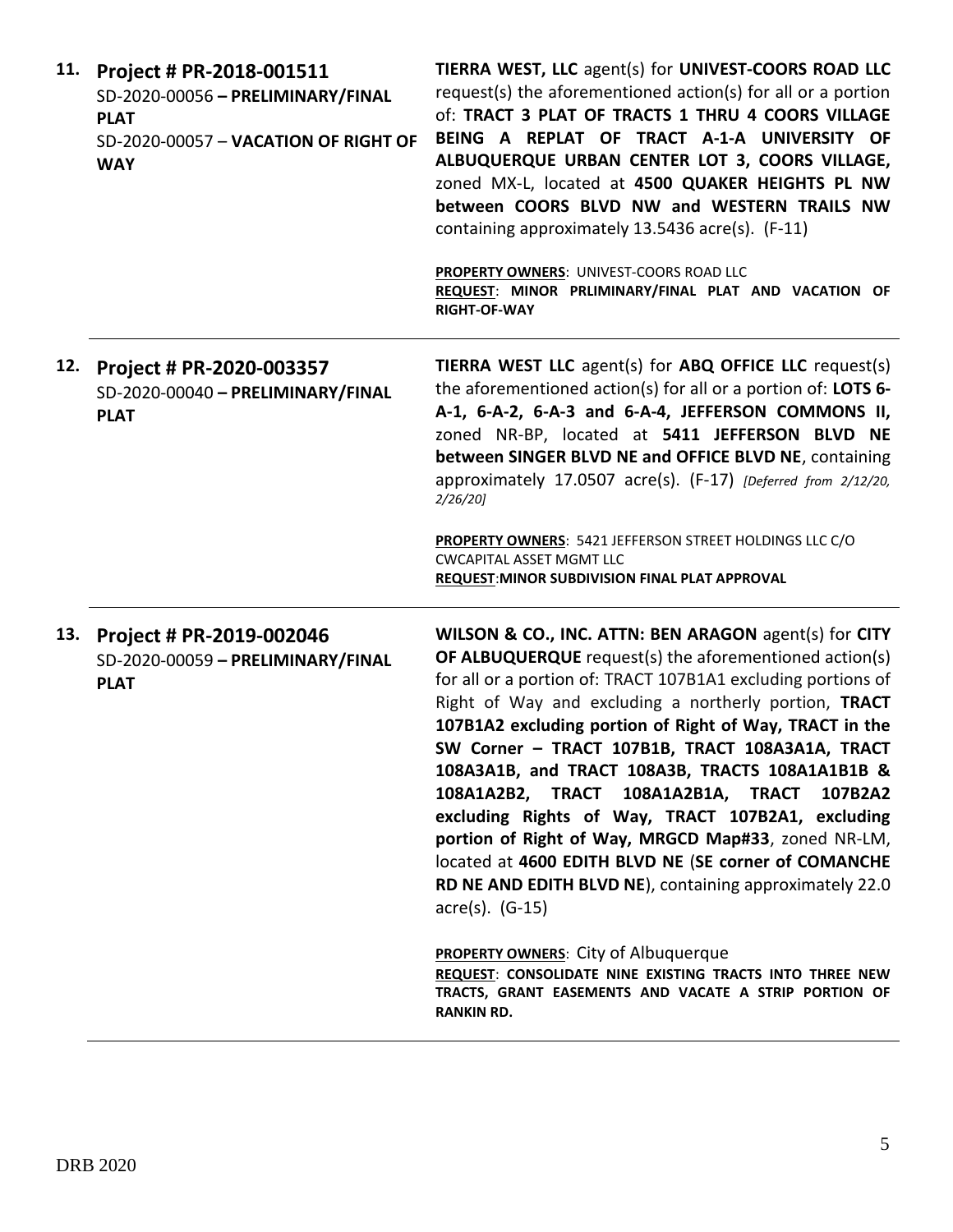|     | 14. Project # PR-2019-003086<br>SD-2020-00025 - PRELIMINARY/FINAL<br><b>PLAT</b>                                                          | ARCH+ PLAN LAND USE CONSULTANTS agent(s) for MBFW<br>FAMILY LTD. PARTNERSHIP request(s) the aforementioned<br>action(s) for all or a portion of: LOT 6, BLOCK 4, SKYLINE<br>HEIGHTS, zoned MX-M, located at 10005 COCHITI RD SE<br>between ALTEZ ST SE and CONCHAS ST SE, containing<br>approximately 0.6152 acre(s). (L-20) [Deferred from 1/29/20,<br>$2/26/20$ ]<br><b>PROPERTY OWNERS: MBFW FAMILY LTD PARTNERSHIP</b><br><b>REQUEST: LOT CONSOLIDATION 4 LOTS INTO 1 LOT</b>                                                                |
|-----|-------------------------------------------------------------------------------------------------------------------------------------------|--------------------------------------------------------------------------------------------------------------------------------------------------------------------------------------------------------------------------------------------------------------------------------------------------------------------------------------------------------------------------------------------------------------------------------------------------------------------------------------------------------------------------------------------------|
| 15. | Project # PR-2018-001991<br>SD-2020-00060 - AMENDMENT TO<br><b>INFRASTRUCTURE LIST</b>                                                    | PRICE LAND DEVELOPMENT GROUP (SCOTT STEFFEN)<br>agent(s) for PV VALLE PRADO, LLC (KEVIN WECHTER)<br>request(s) the aforementioned action(s) for all or a portion<br>of: VALLE PRADO UNITS 4 AND 5, zoned R-1B, located on<br>WOODMONT AVE NW between RAINBOW BLVD NW and<br>PASEO DEL NORTE BLVD NW, containing approximately<br>15.52acre(s). (C-9)<br>PROPERTY OWNERS: PV VALLE PRADO, LLC<br>REQUEST: AMENDMENT TO EXISTING INFRASTRUCTURE LIST                                                                                               |
| 16. | Project # PR-2019-002268<br>VA-2020-00062 - VARIANCE TO DPM<br><b>STANDARDS</b><br>SD-2020-00058 - VACATION OF PRIVATE<br><b>EASEMENT</b> | <b>COMMUNITY SCIENCES CORP agent(s) for OUR LAND LLC</b><br>request(s) the aforementioned action(s) for all or a portion<br>of: A4 REPLAT OF TRACT A OF PLAT OF LANDS OF MICHAEL<br>J SNOW & E LIZABETH T SNOW TR LOT A4, zoned R-A,<br>located at 2945 TRELLIS DR NW between DECKER RD NW<br>and CAMPBELL ROAD NW, containing approximately<br>$0.8301$ acre(s). (G-13)<br>PROPERTY OWNERS: OUR LAND LLC<br>REQUEST: VACATE 20 FOOT WIDE PRIVATE EASEMENT, VARIANCE OF<br>10 FEET TO DPM REQUIREMENT FOR 30 FOOT WIDE ACCESS<br><b>EASEMENT</b> |

# *SKETCH PLAT*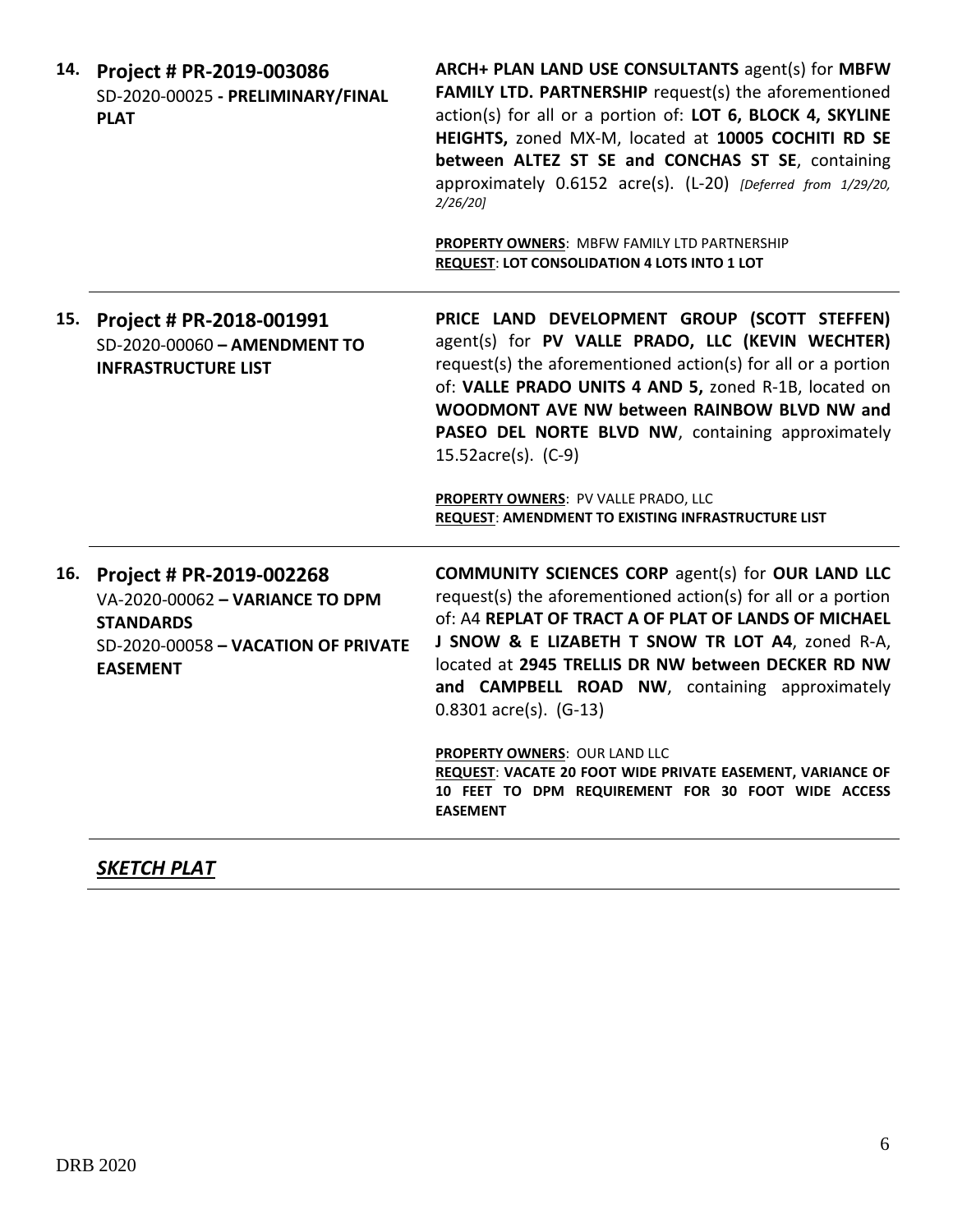| 17. | Project # PR-2020-003443<br>PS-2020-00023 - SKETCH PLAT   | FIERRO & COMPANY agent(s) for HOLLY PARTNERS<br>request(s) the aforementioned action(s) for all or a portion<br>of: TRACT 20A-1 VACATION AMENDED PLAT & REPL OF<br>PARADISE NORTH SITUATED WITHIN THE TOWN OF<br>ALAMEDA GRANT, zoned MX-L, located at MCMAHON NW<br>between UNSER BLVD NW and BANDELIER DR. NW,<br>containing approximately 19.09 acre(s). (A-11)<br>PROPERTY OWNERS: TRES ESQUINAS LIMITED COMPANY<br><b>REQUEST: SUBDIVIDE ONE TRACT INTO TWO NEW TRACTS</b>                                                                  |
|-----|-----------------------------------------------------------|--------------------------------------------------------------------------------------------------------------------------------------------------------------------------------------------------------------------------------------------------------------------------------------------------------------------------------------------------------------------------------------------------------------------------------------------------------------------------------------------------------------------------------------------------|
| 18. | Project # PR-2020-003442<br>PS-2020-00022 - SKETCH PLAT   | BOHANNAN HUSTON (MICHAEL BALASKOVITS) agent(s)<br><b>DEL MESA 4, LLC</b> request(s) the<br>for <b>CORAZON</b><br>aforementioned action(s) for all or a portion of: TR A-6-C<br>PLAT OF TRS A-6-A, A-6-B & A-6-C MESA<br><b>DEL</b><br>SOLINNOVATION PARK (A REPL OF TR A-6 MESA DEL SOL<br>INNOVATIONPARK) zoned PC, located on UNIVERISTY<br>BLVD SE between STRYKER RD SE and STIEGLITZ AVE SE,<br>containing approximately 30.4acre(s). (R-16, S-16)<br>PROPERTY OWNERS: LAND ADVISORS ORGANIZATION LLC<br><b>REQUEST: SKETCH PLAT REVIEW</b> |
| 19. | Project # PR-2020-00003441<br>PS-2020-00021 - SKETCH PLAT | RIO GRANDE ENGINEERING agent(s) for FORTUNADA LLC<br>request(s) the aforementioned action(s) for all or a portion<br>of: LOT 7, BLOCK 13, VOLCANO CLIFFS UNIT 3, zoned MX-T,<br>located on ATRISCO DR NW between MOJAVE ST NW and<br>SANTA DOMINGO ST NW, containing approximately 1.0<br>$acre(s)$ . $(C-18)$<br>PROPERTY OWNERS: FORTUNADA LLC<br>REQUEST: SKETCH PLAT REVIEW AND COMMENT                                                                                                                                                      |
| 20. | Project # PR-2020-003419<br>PS-2020-00018 - SKETCH PLAT   | CSI - CARTESIAN SURVEY'S INC. agent(s) for DNC, LTD<br>request(s) the aforementioned action(s) for all or a portion<br>of: A-A-1-A-1 and C-1-A-5A-1, LOMA DEL NORTE UNIT 5-A<br>zoned MX-M, located at 7110 and 7120 WYOMING BLVD<br>NE between WYOMING BLVD NE and BARSTOW ST ST NE,<br>containing approximately 17.0717 acre(s). ( $D & E - 19$ )<br><b>PROPERTY OWNERS: D N C LTD PARTNERSHIP C/O SCOTT GARRETT,</b><br>SOUTHWEST EYE CARE SPECIALISTS PROPERTIES LLC<br><b>REQUEST: LOT LINE ADJUSTMENT</b>                                  |